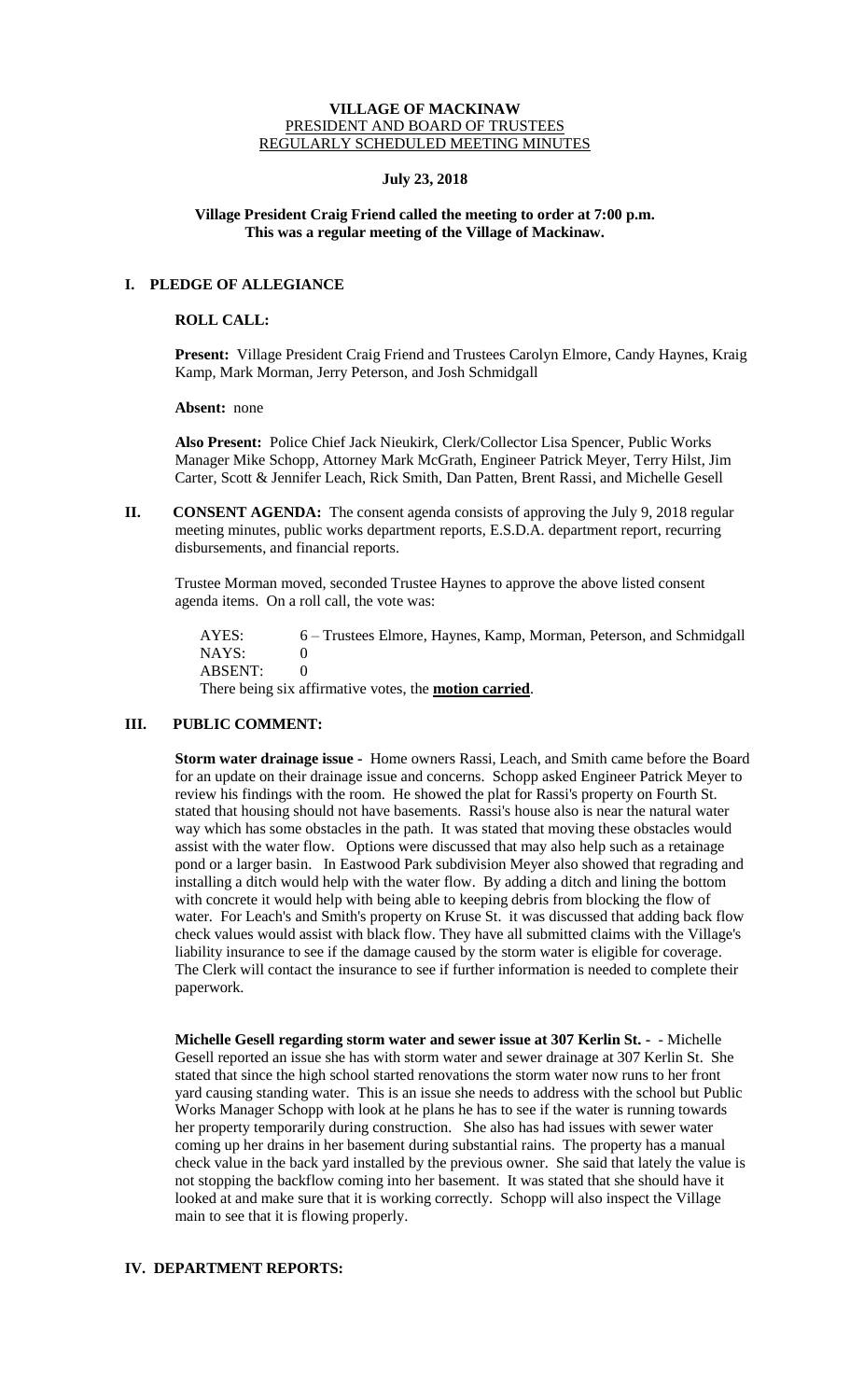- a. **POLICE REPORT:** Police Chief Jack Nieukirk reported on the activities of the police department. Nieukirk gave an update on ordinance violation warnings given to residents. Phase I of the office software project is completed. Office Hampton has accepted a full time position with another department. Nieukirk will be accepting applications for another part time officer.
- b. **PUBLIC WORKS REPORT:** Public Works Manager Mike Schopp reported on the activities of the public works department. Schopp informed the Board that he also had Engineer Shane Larson review the areas regarding the drainage and he came to the same conclusion that Patrick Meyer did. Schopp told the Board that back flow check valves for the two houses on Kruse St would cost an estimate of \$5,500 if installed by G A Rich. Public Works will be installing new curb and inlet in front of 306 S. Monroe St. The current curb has crumbled and needs replaced. With regards to Rassi and Eastwood Park subdivision Schopp is checking on pricing for drainage ditch at Eastwood Park and a creating a retainage pond in the alley between Fourth St. and Susan Ln. The Board will then determine if the Village will fund the upgrades.

**Radio Repeater License Agreement with the Mackinaw Fire Protection District –**

Trustee Elmore moved, seconded by Trustee Schmidgall to authorize President Friend to enter into an agreement with the Mackinaw Fire Protection District to allow the Mackinaw Rescue Squad to house an antenna and radio equipment on the water tower. All maintenance and repairs to the equipment will be the responsibility of the Mackinaw Rescue Squad. All legal expense involved in the preparing of the agreement will also be the responsibility of the Mackinaw Rescue Squad. On a roll call, the vote was:

AYES: 6 – Trustees Elmore, Haynes, Kamp, Morman, Peterson, and Schmidgall NAYS: 0 ABSENT: 0

There being six affirmative votes, the **motion carried**.

#### **c. COLLECTOR'S REPORT:**

**Non-recurring disbursements –** Trustee Elmore moved, seconded by Trustee Peterson to approve the non-recurring disbursements. On a roll call, the vote was:

AYES: 6 – Trustees Elmore, Haynes, Kamp, Morman, Peterson, and Schmidgall NAYS: 0 ABSENT: 0 There being six affirmative votes, the **motion carried**.

**Ordinance #967 regarding budgets and appropriation for fiscal year 2019 –** Trustee Elmore moved, seconded by Trustee Schmidgall to adopt ordinance #967 making budgets and appropriations for the corporate purposes of the Village of Mackinaw, Illinois, for the fiscal year of May 1, 2018 through April 30, 2019. The ordinance will be filed with the county clerk's office. On a roll call, the vote was:

AYES: 6 – Trustees Elmore, Haynes, Kamp, Morman, Peterson, and Schmidgall NAYS: 0 ABSENT: 0

There being six affirmative votes, the **motion carried**.

**Certificate of Estimated Revenue for fiscal year 2019 –** Trustee Kamp moved, seconded by Trustee Morman to approve the certificate of estimated revenue for fiscal year 2019. The certificate will be filed with the county clerk's office. On a roll call, the vote was:

AYES: 6 – Trustees Elmore, Haynes, Kamp, Morman, Peterson, and Schmidgall NAYS: 0 ABSENT: 0 There being six affirmative votes, the **motion carried**.

## **V. PRESIDENT'S REPORT:**